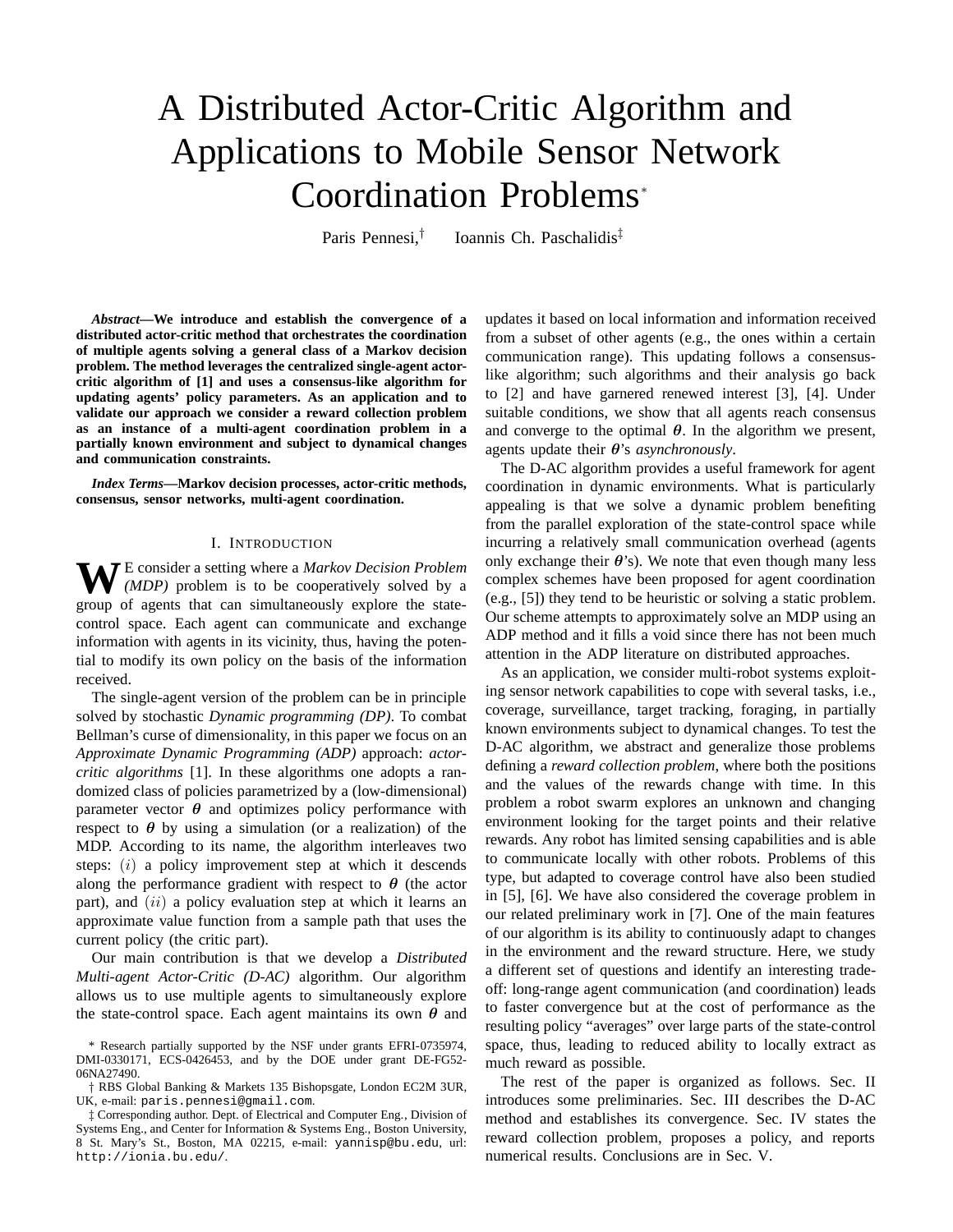**Notational Conventions:** All vectors are assumed to be column vectors. We use lower case boldface letters for vectors and upper case boldface letters for matrices. Prime denotes transpose,  $|| \cdot ||$  the Euclidean norm, 0 the vector/matrix of all zeros, and e the vector of all ones. The element  $(i, j)$  of a matrix A is denoted by  $(A)_{ii}$ .

### II. PRELIMINARIES

Consider a Markov decision process with finite state and action spaces  $\mathscr X$  and  $\mathscr U$ , respectively. Let  $c : \mathscr X \times \mathscr U \mapsto \mathbb R$ be a reward function. Let  $\{\mu_{\theta}, \theta \in \mathbb{R}^n\}$  be a set of *randomized stationary policies (RSPs)*, parametrized by  $\theta$ . In particular,  $\mu_{\theta}(\mathbf{u}|\mathbf{x})$  denotes the probability of taking the action u given the state x, under the RSP  $\theta$ . Both  $\{x_k\}$  and  $\{(x_k, u_k)\}$ generated by an RSP  $\theta$ , form Markov chains for every  $\theta$ . We make the following assumption which is typical for actorcritic algorithms and is also made in [1].

## **Assumption A**

- (a) *For every*  $\mathbf{x} \in \mathcal{X}, \mathbf{u} \in \mathcal{U}$ *, and*  $\boldsymbol{\theta} \in \mathbb{R}^n$ *, we have*  $\mu_{\boldsymbol{\theta}}(\mathbf{u} \mid \mathbf{u})$  $x) > 0.$
- (b) *For every*  $(x, u) \in \mathcal{X} \times \mathcal{U}$ , the mapping  $\theta \mapsto \mu_{\theta}(u)$ x) *is twice differentiable. Furthermore, the function*  $\nabla_{\theta}$  ln  $\mu_{\theta}$ (**u** | **x**) *is bounded and has a bounded first derivative for any fixed* x *and* u*.*
- (c) For every  $\theta \in \mathbb{R}^n$  the Markov chains  $\{x_k\}$  and  $\{(\mathbf{x}_k, \mathbf{u}_k)\}\$ are irreducible and aperiodic, with station*ary probabilities*  $\pi_{\theta}(\mathbf{x})$  *and*  $\eta_{\theta}(\mathbf{x}, \mathbf{u}) = \pi_{\theta}(\mathbf{x})\mu_{\theta}(\mathbf{u}|\mathbf{x})$ *, respectively.*
- (d) *There is a positive integer I, state*  $\mathbf{x}^* \in \mathcal{X}$ *, and*  $\epsilon_0 > 0$  such that for all  $\theta_1, \ldots, \theta_I$  it follows  $\sum_{k=1}^I (\mathbf{P}[\theta_1] \cdots \mathbf{P}[\theta_k])_{\mathbf{x}\mathbf{x}^*} \geq \epsilon_0$  for all  $\mathbf{x} \in \mathscr{X}$ , where  $P[\theta]$  *denotes the transition probability for the Markov chain*  $\{x_k\}$  *under the RSP*  $\theta$ *.*

For the setting and policy introduced in Sec. IV-A parts (a), (b) are automatically satisfied and in part (d) we can take  $x^* = 0$ .

We are interested in finding a  $\theta$  that maximizes the average reward function:

$$
\overline{\alpha}(\boldsymbol{\theta}) = \sum_{\mathbf{x} \in \mathcal{X}, \mathbf{u} \in \mathcal{U}} c(\mathbf{x}, \mathbf{u}) \eta_{\boldsymbol{\theta}}(\mathbf{x}, \mathbf{u}). \tag{1}
$$

For each  $\theta$  define a differential reward function  $V_{\theta}: \mathscr{X} \mapsto \mathbb{R}$ , as solution of the following Poisson equation:

 $\mathbf{r}$ 

$$
\overline{\alpha}(\boldsymbol{\theta}) + V_{\boldsymbol{\theta}}(\mathbf{x}) = \sum_{\mathbf{u} \in \mathcal{U}} \mu_{\boldsymbol{\theta}}(\mathbf{u}|\mathbf{x}) \left[ c(\mathbf{x}, \mathbf{u}) + \sum_{\mathbf{y} \in \mathcal{X}} p(\mathbf{y}|\mathbf{x}, \mathbf{u}) V_{\boldsymbol{\theta}}(\mathbf{y}) \right],
$$
\n(2)

where  $p(y|x, u)$  is the probability that the next state is y given that the current state is x and action u is taken.  $V_{\theta}(\mathbf{x})$  can be interpreted as the relative reward of starting at state x, that is, the excess reward we collect on top of the average reward if we start at x. Define the Q-value function:

$$
Q_{\theta}(\mathbf{x}, \mathbf{u}) = c(\mathbf{x}, \mathbf{u}) - \overline{\alpha}(\theta) + \sum_{\mathbf{y} \in \mathcal{X}} p(\mathbf{y}|\mathbf{x}, \mathbf{u}) V_{\theta}(\mathbf{y}). \tag{3}
$$

The following result is from [8] where for the components of  $\psi_{\theta}(\mathbf{x}, \mathbf{u})$  we write  $(\psi_{\theta,1}(\mathbf{x}, \mathbf{u}), \dots, \psi_{\theta,n}(\mathbf{x}, \mathbf{u})).$ 

#### **Theorem II.1 (Average Reward Gradient)** *We have*

$$
\nabla \overline{\alpha}(\boldsymbol{\theta}) = \sum_{\mathbf{x} \in \mathcal{X}, \mathbf{u} \in \mathcal{U}} \eta_{\boldsymbol{\theta}}(\mathbf{x}, \mathbf{u}) Q_{\boldsymbol{\theta}}(\mathbf{x}, \mathbf{u}) \psi_{\boldsymbol{\theta}}(\mathbf{x}, \mathbf{u}), \qquad (4)
$$

*where*

$$
\psi_{\theta}(\mathbf{x}, \mathbf{u}) = \nabla_{\theta} \ln \mu_{\theta}(\mathbf{u}|\mathbf{x}). \tag{5}
$$

The actor-critic algorithm works with a parametrization of the Q-function in terms of a vector  $\mathbf{r} = (r_1, \dots, r_m) \in \mathbb{R}^m$ :

$$
Q_{\boldsymbol{\theta}}^{\mathbf{r}}(\mathbf{x}, \mathbf{u}) = \sum_{l=1}^{m} r_l \phi_{\boldsymbol{\theta},l}(\mathbf{x}, \mathbf{u}).
$$

For reasons explained in [1], a typical choice for the features  $\phi_{\theta,l}(\mathbf{x}, \mathbf{u})$  is to set  $m = n + 1$ ,  $\phi_{\theta,l}(\mathbf{x}, \mathbf{u}) = \psi_{\theta,l}(\mathbf{x}, \mathbf{u})$  for  $l = 1, \ldots, n$ , and fix  $\phi_{\theta, n+1}(\mathbf{x}, \mathbf{u})$  to the constant function that is everywhere equal to one except at  $x = 0$  where  $\phi_{\theta,n+1}(\mathbf{0}, \mathbf{u}) = 0$  for all u. The critic estimates the parameter r on the basis of observations from a sample path of the Markov process while the actor uses r to compute the performance gradient and to update  $\theta$ .

## III. THE DISTRIBUTED ACTOR-CRITIC (D-AC) METHOD

We have N agents; the *j*th agent uses an  $RSP$  parametrized by  $\theta^j$  and performs the critic phase of the algorithm on the basis of its own observations. For the actor phase, each agent j uses its own estimate of  $\nabla \overline{\alpha}(\theta^j)$  and any information it receives from others. In each iteration, every agent performs a critic update followed by an actor update as described next.

# *A. Critic update*

The critic update for each agent  $j$  is the same as in [1]. It uses a *Temporal Difference (TD)* learning algorithm ([9]) and comes in two versions, a  $TD(1)$  and a  $TD(\lambda)$  version which lead to different convergence results. Specifically, consider agent j and let  $\alpha_k^j \in \mathbb{R}$  the average reward estimate at time  $k, \mathbf{r}_k^j \in \mathbb{R}^m$  the estimate of parameter vector **r** at time k, and  $\mathbf{Z}_{k}^{j} \in \mathbb{R}^{m}$  the estimate of Sutton's eligibility trace (see, [1]) at time k. Let also  $\theta_k^j \in \mathbb{R}^n$  be the parameter of the actor for the *j*th agent at time  $k$ . The updates take place at state-action pairs visited by a single sample path (potentially generated by a simulation) of the Markov process. Let  $(X_k^j, \mathbf{U}_k^j)$  be the state-action pair sampled at time  $k$  from the jth agent. The critic update equations for the jth agent are as follows:

$$
\alpha_{k+1}^j = \alpha_k^j + \gamma_k^j (c(\mathbf{X}_{k+1}^j, \mathbf{U}_{k+1}^j) - \alpha_k^j),
$$
 (6)

$$
\mathbf{r}_{k+1}^j = \mathbf{r}_k^j + \gamma_k^j d_k^j \mathbf{Z}_k^j,\tag{7}
$$

$$
d_k^j = c(\mathbf{X}_k^j, \mathbf{U}_k^i) - \alpha_k^j + \mathbf{r}_k^{j'} \boldsymbol{\phi}_{\boldsymbol{\theta}_k^j}(\mathbf{X}_{k+1}^j, \mathbf{U}_{k+1}^j) - \mathbf{r}_k^{j'} \boldsymbol{\phi}_{\boldsymbol{\theta}_k^j}(\mathbf{X}_k^j, \mathbf{U}_k^j),
$$
(8)

where in the  $TD(1)$  case

 $\overline{1}$ 

$$
\mathbf{Z}_{k+1}^j = \begin{cases} \mathbf{Z}_k^j + \boldsymbol{\phi}_{\boldsymbol{\theta}_k^j}(\mathbf{X}_{k+1}^j, \mathbf{U}_{k+1}^j), & \text{if } \mathbf{X}_{k+1}^j \neq \mathbf{x}^*, \\ \boldsymbol{\phi}_{\boldsymbol{\theta}_k^j}(\mathbf{X}_{k+1}^j, \mathbf{U}_{k+1}^j), & \text{otherwise,} \end{cases}
$$
(9)

and in the  $TD(\lambda)$  case, for  $0 < \lambda < 1$ ,

$$
\mathbf{Z}_{k+1}^j = \lambda \mathbf{Z}_k^j + \phi_{\boldsymbol{\theta}_k^j} (\mathbf{X}_{k+1}^j, \mathbf{U}_{k+1}^j). \tag{10}
$$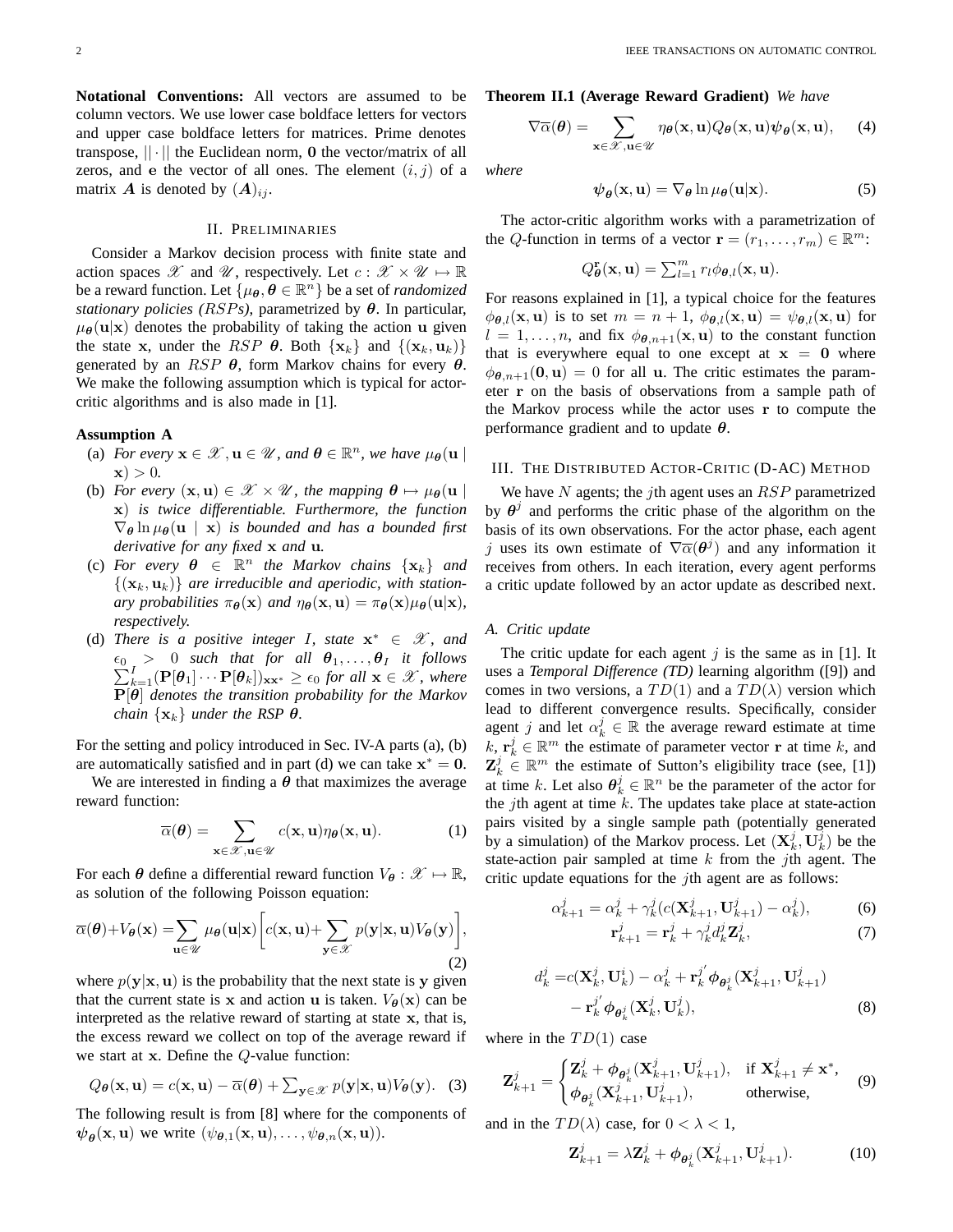In the above  $\gamma_k^j$  is a positive stepsize parameter, and  $\mathbf{x}^*$  is a special state that the Markov process visits infinitely often. (For the application we consider in Section IV-A we can take  $x^* = (0, 0)$ .) We can think of the critic update as using TD learning to "learn" r (and the average reward) for a given θ. If we denote by  $\psi_{\theta, l}$  and  $\phi_{\theta, l}$  the vectors in  $\mathbb{R}^{|\mathscr{X}||\mathscr{U}|}$  $(\psi_{\theta,l}(\mathbf{x}, \mathbf{u}); \forall \mathbf{x}, \mathbf{u})$  and  $(\phi_{\theta,l}(\mathbf{x}, \mathbf{u}); \forall \mathbf{x}, \mathbf{u})$ , respectively, it can be seen that the critic computes an approximate projection of Q onto the subspace spanned by the  $\phi_{\theta, l}$ ,  $l = 1, \ldots, m$ . Given our selection of the  $\phi_{\theta,l}$ 's, this essentially computes a projection of Q onto the subspace spanned by the  $\psi_{\theta, l}$ ,  $l = 1, \ldots, n$ , which according to Thm. II.1 suffices for computing an approximate gradient of  $\overline{\alpha}(\theta)$ .

#### *B. Actor update*

The actor update is a gradient descent method which uses the above estimate of  $\nabla \overline{\alpha}(\theta)$  provided by the critic. Agents communicate with each other and exchange their parameter vectors  $\theta_k^j$ . Naturally, some of these messages may not be received by agents who happen to be outside the communication range of the transmitting agent. We denote by  $T^{ij}$  the set of times that agent  $i$  receives a message from agent  $j$ . We will assume that  $T^{ij}$  is either empty or infinite, that is, either j never sends messages to  $i$  or, if it does, it gets close to  $i$  often enough for its message to be received by  $i$ . Suppose  $i$  receives a message sent from j at time k. Then, we let  $t^{ij}(k)$  be the time this message was sent, namely, i receives  $\theta_t^j$  $_{t^{ij}(k)}^j$ . The actor update iteration is as follows:

$$
\theta_{k+1}^i = \mathbf{A}_k^{ii} \theta_k^i + \sum_{j \neq i} \mathbf{A}_k^{ij} \theta_{t^{ij}(k)}^j
$$
  
+  $\beta_k^i \Gamma(\mathbf{r}_k^i) \mathbf{r}_k^{i'} \phi_{\theta_k^i} (\mathbf{X}_{k+1}^i, \mathbf{U}_{k+1}^i) \psi_{\theta_k^i} (\mathbf{X}_{k+1}^i, \mathbf{U}_{k+1}^i),$  (11)

where  $\Gamma(\cdot)$  is a scalar that controls the stepsize  $\beta_k^i$  on the basis of the value of  $\mathbf{r}_k^i$ . Furthermore,  $\mathbf{A}_k^{ij} = diag(a_{k,1}^{ij}, \dots, a_{k,n}^{ij}),$  $\mathbf{A}^{ij}_k \geq \mathbf{0}, \sum_{j=1}^N a^{ij}_{k,l} = 1,$  for all  $i, l, k,$  and  $\mathbf{A}^{ij}_k = \mathbf{0}$  if  $k \not\in T^{ij}$ for all  $i \neq j$ . Notice that we set  $A_k^{ij} = 0$  if agent i does not receive the actor parameter from agent  $i$ ; otherwise it receives such information and combines it with its own actor parameter as in (11). Equation (11) differs from the centralized singleagent version of the actor-critic algorithm in that it uses a convex combination of available  $\theta^j$  to update  $\theta^i$ . Specifically, the centralized algorithm is a particular case of (11) where  $\mathbf{A}_k^{ij} = \mathbf{0}$  if  $i \neq j$  and  $\mathbf{A}_k^{ii} = \mathbf{I}$  for all i.

# *C. Convergence*

To show the convergence of the D-AC algorithm we rely on the convergence proof of the centralized actor-critic algorithm in [1] and the work on distributed stochastic gradient methods in [10]. The following assumption on information exchange between agents will be crucial in establishing that the agents reach consensus on their  $\theta$ 's. It is a common assumption for consensus algorithms [4]. To state the assumption, we introduce the directed graph  $\mathscr{G} = (\mathscr{N}, \mathscr{E})$  with nodes  $\mathcal{N} = \{1, \ldots, N\}$  corresponding to the set of agents. An arc  $(j, i) \in \mathscr{E}$  if and only if  $T^{ij}$  is infinite. The graph  $\mathscr{G}$  represents the communication pattern between agents.

#### **Assumption B**

- (a) *There is a directed path in G from every node to every other node.*
- (b) *there exists a positive constant*  $\gamma$  *such that*  $\mathbf{A}_k^{ii} \geq \gamma \mathbf{I}$ ,  $\forall i, k, \text{ and } \mathbf{A}_k^{ij} \geq \gamma \mathbf{I}, \forall i, j \text{ and } k \in T^{ij}$ .
- (c) The time between consecutive transmissions of  $\theta_k^j$  from *agent j to i is bounded by some*  $B \geq 0$ ,  $\forall (j, i) \in \mathcal{E}$ .
- (d) *Communication delays are bounded by some*  $B_0 \geq 0$ *.*

Intuitively, this assumption says that  $(a)$  information can flow between any two agents, even indirectly through other agents via update  $(11)$ ;  $(b)$  in the update  $(11)$  the weights of the (local and directly received)  $\theta$ 's are bounded away from zero;  $(c)$ ,  $(d)$  for every agent i there is a finite delay between two consecutive receptions of a message  $\theta^j$  from every agent j directly communicating with  $i$ .

#### **Assumption C**

*For all agents i the stepsizes*  $\gamma_k^i, \beta_k^i$  *and the function*  $\Gamma(\cdot)$ *appearing in (11) satisfy*

(a)  $\gamma_k^i, \beta_k^i$  are deterministic, nonincreasing, and for some  $d$  > 0 *satisfy*

$$
\sum_{k} \beta_k^i = \infty, \quad \sum_{k} (\beta_k^i)^2 < \infty, \\
\sum_{k} \gamma_k^i = \infty, \quad \sum_{k} (\gamma_k^i)^2 < \infty, \quad \sum_{k} (\beta_k^i / \gamma_k^i)^d < \infty.
$$

(b) *For some positive constants*  $C_1 < C_2$ *:* 

$$
||\mathbf{r}||\Gamma(\mathbf{r}) \in [C_1, C_2], \qquad \forall \mathbf{r} \in \mathbb{R}^m,
$$
  

$$
||\Gamma(\mathbf{r}) - \Gamma(\mathbf{s})|| \le \frac{C_2||\mathbf{r} - \mathbf{s}||}{1 + ||\mathbf{r}|| + ||\mathbf{s}||}, \qquad \forall \mathbf{r}, \mathbf{s} \in \mathbb{R}^m.
$$

#### **Theorem III.1 (Distributed Actor-Critic)** *Under*

Assumptions A–C the sequences  $\{\boldsymbol{\theta}_k^i\}$  generated by each *agent* i *according to the distributed actor-critic algorithm satisfy:*

(a) *in the* TD(1) *case*

$$
\liminf_{k \to \infty} ||\nabla \overline{\alpha}(\boldsymbol{\theta}_k^i)|| = 0, \ \forall i \ w.p.1;
$$

b) *in the*  $TD(\lambda)$  *case, for each*  $\epsilon > 0$ *, there exists*  $\lambda$  *such that*

$$
\liminf_{k\to\infty}||\nabla\overline{\alpha}(\pmb{\theta}_k^i)|| < \epsilon, \ \forall i, \ w.p.1.
$$

*Proof:* Consider agent i and as in [1, Sec. 6] define

$$
\begin{aligned} \mathbf{H}_{\boldsymbol{\theta}^{i}}(\mathbf{x},\mathbf{u}) &= \psi_{\boldsymbol{\theta}^{i}}(\mathbf{x},\mathbf{u})\phi_{\boldsymbol{\theta}^{i}}^{'}(\mathbf{x},\mathbf{u}),\\ \bar{\mathbf{H}}(\boldsymbol{\theta}^{i}) &= \sum_{\mathbf{x},\mathbf{u}}\eta_{\boldsymbol{\theta}^{i}}(\mathbf{x},\mathbf{u})\psi_{\boldsymbol{\theta}^{i}}(\mathbf{x},\mathbf{u})\phi_{\boldsymbol{\theta}^{i}}^{'}(\mathbf{x},\mathbf{u}). \end{aligned}
$$

Let  $\bar{\mathbf{r}}^{i}(\theta^{i})$  be the limit of the critic parameter  $\mathbf{r}_{k}^{i}$  if the policy parameter  $\theta^i$  was held fixed. The critic part of the algorithm is identical with the single agent version in [1], hence this limit exists. The actor update can be written as follows:

$$
\theta_{k+1}^{i} = \mathbf{A}_{k}^{ii} \theta_{k}^{i} + \sum_{j \neq i} \mathbf{A}_{k}^{ij} \theta_{t^{ij}(k)}^{j} \n+ \beta_{k}^{i} \overline{\mathbf{H}}(\theta_{k}^{i}) (\overline{\mathbf{r}}^{i}(\theta_{k}^{i}) \Gamma(\overline{\mathbf{r}}^{i}(\theta_{k}^{i}))) \n+ \beta_{k}^{i} (\mathbf{H}_{\theta_{k}^{i}}(\mathbf{X}_{k+1}^{i}, \mathbf{U}_{k+1}^{i}) - \overline{\mathbf{H}}(\theta_{k}^{i})) (\mathbf{r}_{k}^{i} \Gamma(\mathbf{r}_{k}^{i})) \n+ \beta_{k}^{i} \overline{\mathbf{H}}(\theta_{k}^{i}) (\mathbf{r}_{k}^{i} \Gamma(\mathbf{r}_{k}^{i}) - \overline{\mathbf{r}}^{i}(\theta_{k}^{i}) \Gamma(\overline{\mathbf{r}}^{i}(\theta_{k}^{i}))).
$$
\n(12)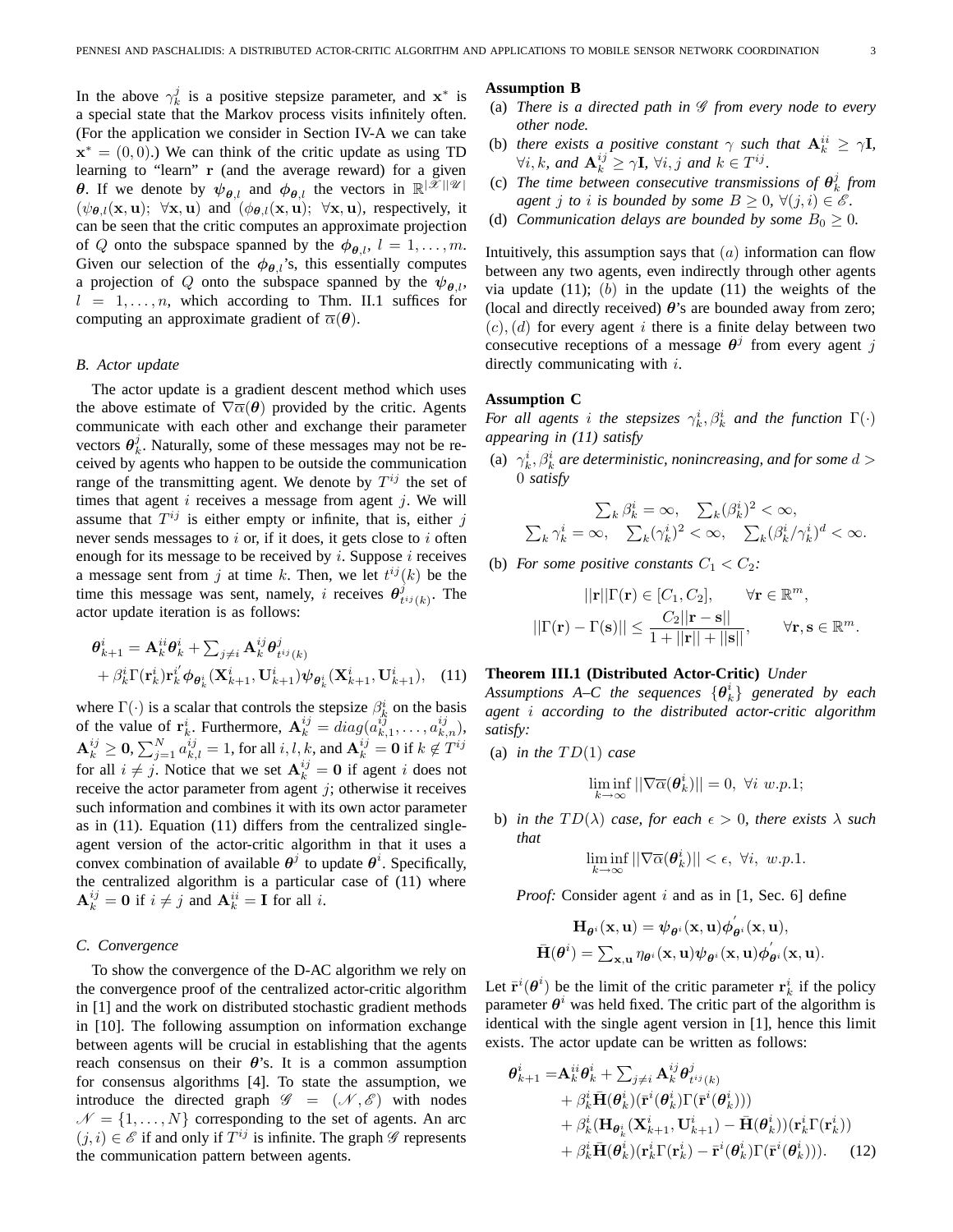Setting

$$
\mathbf{f}^{i}(\boldsymbol{\theta}) = \bar{\mathbf{H}}(\boldsymbol{\theta}) \bar{\mathbf{r}}^{i}(\boldsymbol{\theta}), \qquad (13)
$$

$$
\mathbf{e}_k^{i,(1)} = (\mathbf{H}_{\theta_k^i}(\mathbf{X}_{k+1}^i, \mathbf{U}_{k+1}^i) - \bar{\mathbf{H}}(\theta_k^i)) \mathbf{r}_k^i \Gamma(\mathbf{r}_k^i), \qquad (14)
$$

$$
\mathbf{e}_k^{i,(2)} = \bar{\mathbf{H}}(\boldsymbol{\theta}_k^i)(\mathbf{r}_k^i \Gamma(\mathbf{r}_k^i) - \bar{\mathbf{r}}^i(\boldsymbol{\theta}_k^i) \Gamma(\bar{\mathbf{r}}^i(\boldsymbol{\theta}_k^i))),\qquad(15)
$$

$$
\mathbf{e}_{k}^{i,(3)} = \mathbf{A}_{k}^{ii} \boldsymbol{\theta}_{k}^{i} + \sum_{j \neq i} \mathbf{A}_{k}^{ij} \boldsymbol{\theta}_{t^{ij}(k)}^{j} - \boldsymbol{\theta}_{k}^{i}, \qquad (16)
$$

the actor update can be written as

$$
\theta_{k+1}^{i} = \theta_k^{i} + \mathbf{e}_k^{i,(3)} + \beta_k^{i} \mathbf{e}_k^{i,(1)} + \beta_k^{i} \mathbf{e}_k^{i,(2)} + \beta_k^{i} \bar{\mathbf{H}}(\theta_k^{i}) (\bar{\mathbf{r}}^{i}(\theta_k^{i}) \Gamma(\bar{\mathbf{r}}^{i}(\theta_k^{i}))).
$$
 (17)

Now, the update equation above and the error terms  $\mathbf{e}_k^{i,(1)}$  $\binom{n}{k}$ , and  $\mathbf{e}_k^{i,(2)}$  $k_k^{(k)}$  can be handled exactly as in [1, Section 6]. Specifically, as in shown in [1, Section 6],  $f^{i}(\theta)$  approximates  $\nabla \bar{\alpha}(\theta)$  with a maximum error that is independent of  $\lambda$ , and the error terms  $\mathbf{e}_k^{i,(1)}$  $k^{i,(1)}$ , and  $e_{k}^{i,(2)}$  $(k, (2))$  converge w.p.1. What remains to be shown is that  $\lim_{k} e_k^{i,(3)} = 0$  w.p.1.

To that end, we will use the analysis in [10]. Notice that our actor update  $(11)$  has the same form as Eq.  $(2.1)$  in [10], i.e., the form of a consensus algorithm perturbed by the gradient which can be viewed as a "noise" term. In Eq. (2.1) of [10], we will take the stepsize  $\gamma^{i}(n)$  to be equal to 1 and the gradient  $s^i(n)$  to be equal to  $\beta_k^i \mathbf{H}_{\theta_k^i}(\mathbf{X}_{k+1}^i, \mathbf{U}_{k+1}^i)(\mathbf{r}_k^i \Gamma(\mathbf{r}_k^i))$ . Let  $\mathbf{y}_k$ be defined as in Eqs.  $(2.13)$  and  $(2.14)$  of  $[10]$ . That is, in our setting,  $y_k$  is the value of  $\theta$  that all agents would agree to if at time  $k$  they switched to a new actor update iteration that has only the first two terms of (11), namely, a consensus algorithm. Define, also,

$$
b_k = \sum_{i=1}^{N} \beta_k^i ||\mathbf{H}_{\boldsymbol{\theta}_k^i}(\mathbf{X}_{k+1}^i, \mathbf{U}_{k+1}^i)(\mathbf{r}_k^i \Gamma(\mathbf{r}_k^i))||. \tag{18}
$$

Following the same reasoning as in [10] (and using Assumption B) one can establish an inequality equivalent to (A.2) in [10], namely, there exists a  $d \in [0, 1)$  such that

$$
||\mathbf{y}_k - \boldsymbol{\theta}_k^i|| \le A \sum_{n=1}^k d^{k-n} b_n,
$$
 (19)

where A is some constant. Let now

$$
\tilde{\mathbf{H}}_k = (\beta_k^1 || \mathbf{H}_{\boldsymbol{\theta}_k^1}(\mathbf{X}_{k+1}^1, \mathbf{U}_{k+1}^1)(\mathbf{r}_k^1 \Gamma(\mathbf{r}_k^1) ) ||, \dots, \beta_k^N || \mathbf{H}_{\boldsymbol{\theta}_k^N}(\mathbf{X}_{k+1}^N, \mathbf{U}_{k+1}^N)(\mathbf{r}_k^N \Gamma(\mathbf{r}_k^N)) ||).
$$

We have

 $\overline{\mathbf{l}}$ 

$$
\begin{aligned} &\mathbf{E}[\sum_k (b_k)^2] = \mathbf{E}[\sum_k (\mathbf{e}' \tilde{\mathbf{H}}_k)^2] \\ &\leq ||\mathbf{e}||^2 \sum_i \sum_k (\beta_k^i)^2 \mathbf{E}[||\mathbf{H}_{\theta_k^i}(\mathbf{X}_{k+1}^i, \mathbf{U}_{k+1}^i)(\mathbf{r}_k^i \Gamma(\mathbf{r}_k^i))||^2] \\ &\leq NC \sum_i \sum_k (\beta_k^i)^2 \mathbf{E}[||\mathbf{H}_{\theta_k^i}(\mathbf{X}_{k+1}^i, \mathbf{U}_{k+1}^i)||^2] \\ &\leq NC' \sum_i \sum_k (\beta_k^i)^2 < \infty. \end{aligned}
$$

The 2nd inequality above holds for some  $C > 0$  and is due to Assumption C. For some constant  $C' > 0$ , the 3rd inequality above follows from [1, Lemma 4.3] which states that  $\mathbf{E}[||\mathbf{H}_{\theta_k^i}(\mathbf{X}_{k+1}^i, \mathbf{U}_{k+1}^i)||^2]$  is bounded. The finiteness of  $\mathbf{E}[\sum_{k} (b_k)^2]$  follows from Assumption C(a). We conclude that  $b_k$  converges to zero almost surely. The convergence of  $b_k$ establishes (due to (19)) that  $y_k - \theta_k^i$  converges to zero for all  $i$  almost surely which in turn implies the convergence of  $\mathbf{e}_k^{i,(3)}$  $t_{k}^{i,(3)}$  to zero. This completes the proof as the convergence of  $\{\ddot{\theta}_k^i\}$  follows from [1, Thm. 6.3].

# IV. A MOBILE SENSOR NETWORK COORDINATION PROBLEM

As an application we next consider a fairly general class of coordination problems arising in sensor networks with mobile nodes. Assume a 2-dimensional *mission space*,  $\mathscr{S} \subset \mathbb{R}^2$ , in which there is a set of M *target points* indexed by  $i = 1, \ldots, M$  whose positions are indicated, at time k, by  $m_k^i \in \mathscr{S}$ . These positions may change over time; we assume that  $\{m_k^i; k = 1, \ldots, \}$  is a stationary stochastic process for each *i*. To each *target point i* we associate a *reward*  $R_k^i \in \mathbb{R}_+$ .

The mission space is to be explored by  $N$  mobile sensor nodes (agents) indexed by  $j = 1, \ldots, N$ , whose positions at time k are indicated by  $x_k^j \in \mathcal{S}$ . To each node j we associate a capacity  $C_k^j \in \mathbb{R}_+$ . When a node "visits" a target point it collects a reward which depends on the available reward at the target point and the capacity of the node. Every visit has also the effect of depleting a part of the node's capacity. We assume that nodes start their exploration of the mission space from the origin  $0 \in \mathscr{S}$ . Every node j navigates in  $\mathscr{S}$  and, from time to time, returns to the origin which has the effect of replenishing the node's capacity to its initial value  $C_0^j$ .

In particular, the dynamics of the sequences  $\{R_k^i\}$  and  $\{C_k^j\}$ are described as follows. For all  $i = 1, ..., M$ , *(i)*  $R_{k+1}^{i} =$  $\max(R_k^i - C_k^j, 0)$ , if  $\exists j \in 1, ..., N$  such that  $m_k^i = x_k^j$ , and (*ii*)  $R_{k+1}^i = R_k^i + w_k$ , otherwise, where  $\{w_k\}$  is a sequence of i.i.d. random variables. For all  $j = 1, ..., N$ , *(i)*  $C_{k+1}^{j} =$  $\max(C_k^j - R_k^i, 0)$ , if  $\exists i \in 1, ..., M$  such that  $\mathbf{m}_k^i = \mathbf{x}_k^j$ , *(ii)*  $C_{k+1}^{j} = C_0^{j}$ , if  $\mathbf{x}_k^{j} = \mathbf{0}$ , and *(iii)*  $C_{k+1}^{j} = C_k^{j} + g_k$ , otherwise, where  ${g_k}$  is also a sequence of i.i.d. random variables. The sequence of rewards,  $\Phi_k^j$ , collected by each node j over time is characterized as  $\Phi_k^j = \min(R_k^i, C_k^j)$ , if  $\exists i \in 1, ..., M$  such that  $\mathbf{m}_k^i = \mathbf{x}_k^j$ , and 0 otherwise.

The scenario we are considering is completed by the sensing capabilities of the nodes. The nodes can *sense* the reward located at the *target points* depending on the "intensity" of the target and their distance from it. We assume that nodes can identify from these signals (or obtain otherwise) the number of targets present in the mission space and can pick up a "signal" from each target. Specifically, for all  $i = 1, \ldots, M$ 

$$
s_k^i(\mathbf{y}) = \frac{R_k^i}{2\pi \det(\Sigma^i)^{1/2}} e^{-(\mathbf{y}-\mathbf{m}_k^i)'(\Sigma^i)^{-1}(\mathbf{y}-\mathbf{m}_k^i)/2}
$$
 (20)

is the signal associated with the *target point* i and measured, at time k, at the position  $y \in \mathscr{S}$  of the *mission space*. In (20)  $\Sigma^i$  is a positive definite weight matrix associated with the *target point* i and  $det(\Sigma^i)$  denotes its determinant.

Given this setup we are interested in a policy that guides the nodes in the mission space so that we maximize the long-term average total reward collected given by

$$
\lim_{k \to \infty} \frac{1}{k} \sum_{\tau=1}^{k} \sum_{j=1}^{N} \Phi_{\tau}^{j}.
$$
 (21)

# *A. A Parametric class of policies*

We will first discretize the mission space  $\mathscr S$  by superimposing a 2-dimensional grid. We assume that the positions of the target points  $m_k^i$ , for all k and i, are always on this grid and all nodes move on the grid.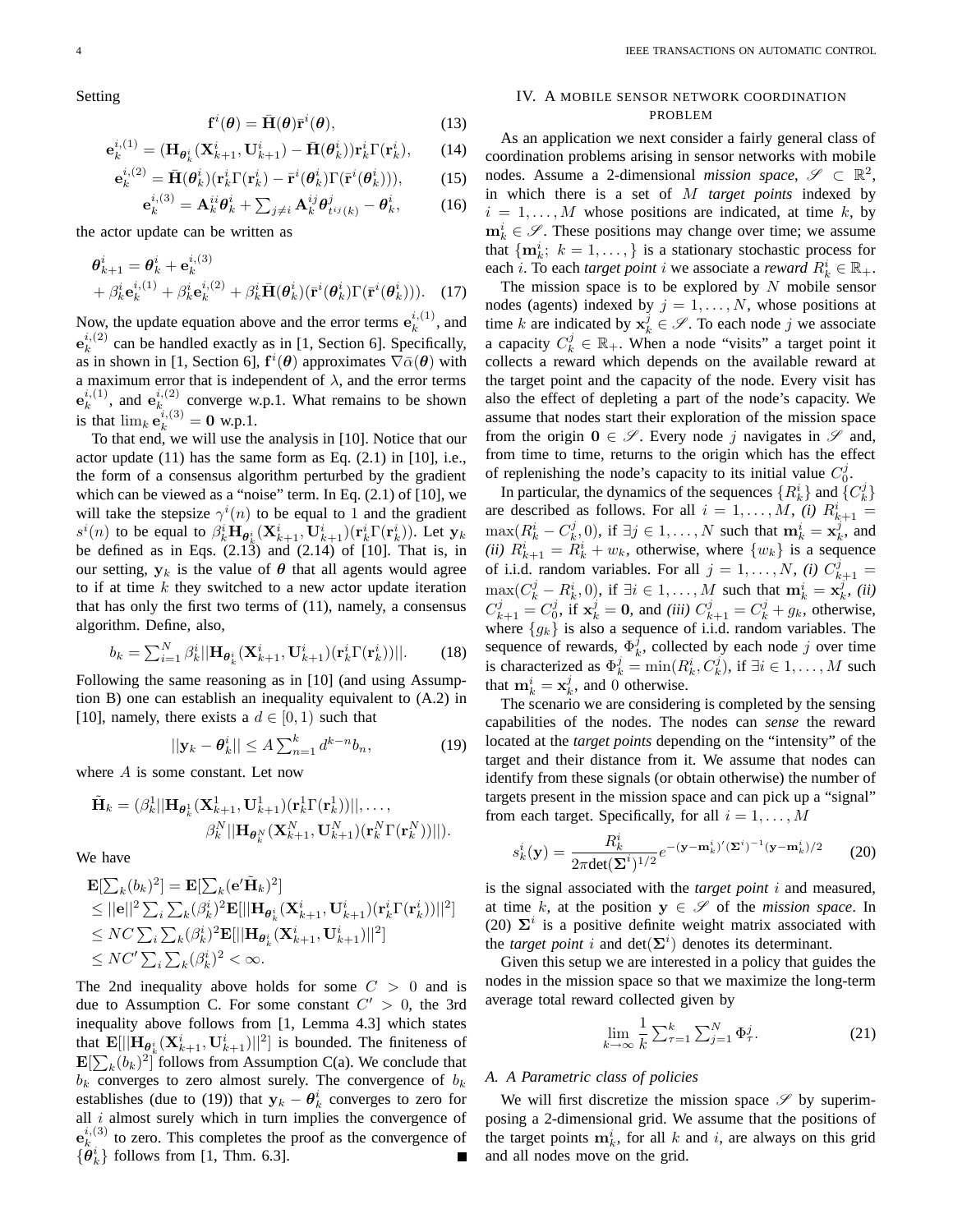We are interested in a policy for each node that is based on its current position, the signals it measures from all target points, and, potentially, any information it receives from other nodes. At time  $k$  the jth node can choose a control action  $\mathbf{u}_k^j \ \in \ \mathscr{U} \ = \ \{(1,0),(-1,0),(0,0),(0,1),(0,-1)\}$  to move from the position  $x_k^j$  to the position  $x_{k+1}^j = x_k^j + u_k^j$ . We adopt the convention that if  $x_k^j$  is on the border of the grid then the control set  $\mathcal U$  contains only the feasible control actions. We consider the following class of RSPs where each node  $j$  at time k and position  $\mathbf{x}_k^j$  selects control  $\mathbf{u} \in \mathcal{U}$  with probability

$$
\mu_{\theta^j}(\mathbf{u}|\mathbf{x}_k^j) = \frac{\exp(\xi_{\theta^j}(\mathbf{u}, \mathbf{x}_k^j))}{\sum_{\mathbf{v}\in\mathcal{U}}\exp(\xi_{\theta^j}(\mathbf{v}, \mathbf{x}_k^j))},\tag{22}
$$

where

$$
\xi_{\theta^j}(\mathbf{u}, \mathbf{x}) = \sum_{i=1}^M \theta_i^j C_k^j s_k^i(\mathbf{x} + \mathbf{u}) + \theta_0^j e^{-||\mathbf{x} + \mathbf{u}||}, \qquad (23)
$$

and where  $\theta^j = (\theta_0^j, \dots, \theta_M^j)$ . The vector  $\theta^j$  parametrizes node's  $j$  policy. Notice that the structure of the policy favors control actions that lead to targets emitting stronger signals. When the node's capacity or the available rewards are low then we favor control actions that tend to bring the node closer to the origin so that it can replenish its capacity. It is important to notice that the class of RSPs introduced automatically satisfies Assumptions A(a)-(b)-(c) and for A(d) we can take  $x^* = 0$ .

We remark that (22) represents one potential structure of the RSP, which we find appealing due to the minimal a priori information required. If additional information, for instance the approximate location of the targets points, is available then it can be easily incorporated. Furthermore, the mission space can be readily rendered more complex and include inaccessible regions and obstacles that restrict the agents movement and communications. To that end, the agents need local "visibility" to restrict their control actions to only the feasible ones.

# *B. Numerical Results*

The D-AC algorithm runs as follows:

- 1) *Initialization phase:* for each node  $i, i = 1, \ldots, N$  assign, randomly, an initial position  $\mathbf{X}_0^i$  and the initial values for the parameters  $\theta_0^i$ ,  $\overline{\mathbf{r}_0^i}$ ,  $\mathbf{Z}_0^i$ .
- 2) Each node *i* chooses the control actions  $U_k^i$  according to the RSP  $\theta_k^i$ .
- 3) Each node *i* receives the value of the parameters  $\theta_k^j$ ,  $j \in$  $\Omega_k^i = \{j = 1, ..., N \mid ||\mathbf{X}_k^i - \mathbf{X}_k^j|| \le \delta_k \}$  from all other nodes within a  $\delta_k$  range.
- 4) Each node updates its own parameters according to the D-AC algorithm (cf.  $(7)$ – $(11)$ ) and using the information received from other nodes.
- 5) iterate from 2).

The parameter  $\delta_k$  can be interpreted as the maximum communication radius and as we will see it greatly affects the performance and convergence rate of the algorithm. In one extreme, when  $\delta_k \ll 1$  for all k, there is no communication between the mobile nodes and every node essentially runs the single-agent version of the actor-critic method based on just local observations. In the other extreme, when  $\delta_k \gg 1$  for all  $k$ , all nodes communicate and information from any part of the mission space directly affects decisions in every other part.

We consider a  $20 \times 20$  grid with three *target points* as the *mission space*  $\mathscr{S}$ . The *target points* are at  $(15, 5)$ ,  $(5, 15)$ and (15, 15), and their initial rewards are 500, 100 and 200, respectively (see Fig. 1 (Left)). In this example we assume that rewards do not vary over time (i.e.,  $w_k = 0$  for all k) and only decrease due to the action of the nodes. We have 16 nodes in our disposal and we assume that  $q_k = 0$  for all k.

To evaluate the D-AC algorithm, we take as performance indices the *amount of reward collected in a fixed number of iterations* and the *number of iterations for all node parameter vectors to converge*. For comparison purposes, we run the algorithm in two different settings. In one setting, we have one single team of nodes exploring the mission space with the only communication constraint imposed by the maximum communication radius  $\delta_k$ . In the other setting, we divided the nodes into four different teams of four. The policy structure of every team has an additional attraction term (cf. (23)) that favors the exploration of one particular area of the mission space (distinct for each team). Namely, the teams are configured to specialize in a part of the mission space. In this multi-team setting the nodes can exchange information only with nodes of the same team.

Table I reports statistics (mean, variance, minimum, and maximum) for the number of iterations needed for convergence, in both the single and the multiple-team case. Results are provided for different values of the parameter  $\delta$  based on 50 simulation runs for each combination of the parameters. We use  $\delta = 0.5$  as a "proxy" for the centralized version of the algorithm. In particular, nodes do not communicate and each one runs the centralized algorithm but they do explore in parallel the same mission space. In this case, we compute the number of iterations each node needs to converge to a  $\theta^*$  and average over the number of nodes and the simulation runs. For  $\delta > 1$  the nodes do communicate and run the D-AC algorithm; we compute the number of iterations needed for all nodes to converge to the consensus  $\theta^*$  and average over the 50 simulation runs. Table II reports the same statistics (mean, variance, minimum, and maximum) for the amount of reward collected in 1000 iterations by all nodes, again in the single and multiple-team scenarios. Results are again averaged over 50 simulation runs for each case.

The results point to an intuitive trade-off between the two performance indices. Increasing the communication radius leads to faster convergence as information from each node reaches faster all other nodes. Note, also, that no communication leads to faster convergence than limited communication. However, a larger communication radius decreases the reward collected. Our understanding is that the nodes converge to a policy that *"averages"* the views of all nodes on what constitutes a good reward-collecting policy. These views are formed from the exploration of different parts of the statecontrol space and the collective view formed leads to suboptimal decisions for most of the nodes as they navigate in the mission space, resulting in a slower reward collection rate.

The results in Tables I and II also indicate that the above negative effect of a large communication radius can be reduced or eliminated by the introduction of multiple teams exploring the mission space. Using multiple teams, and favoring the